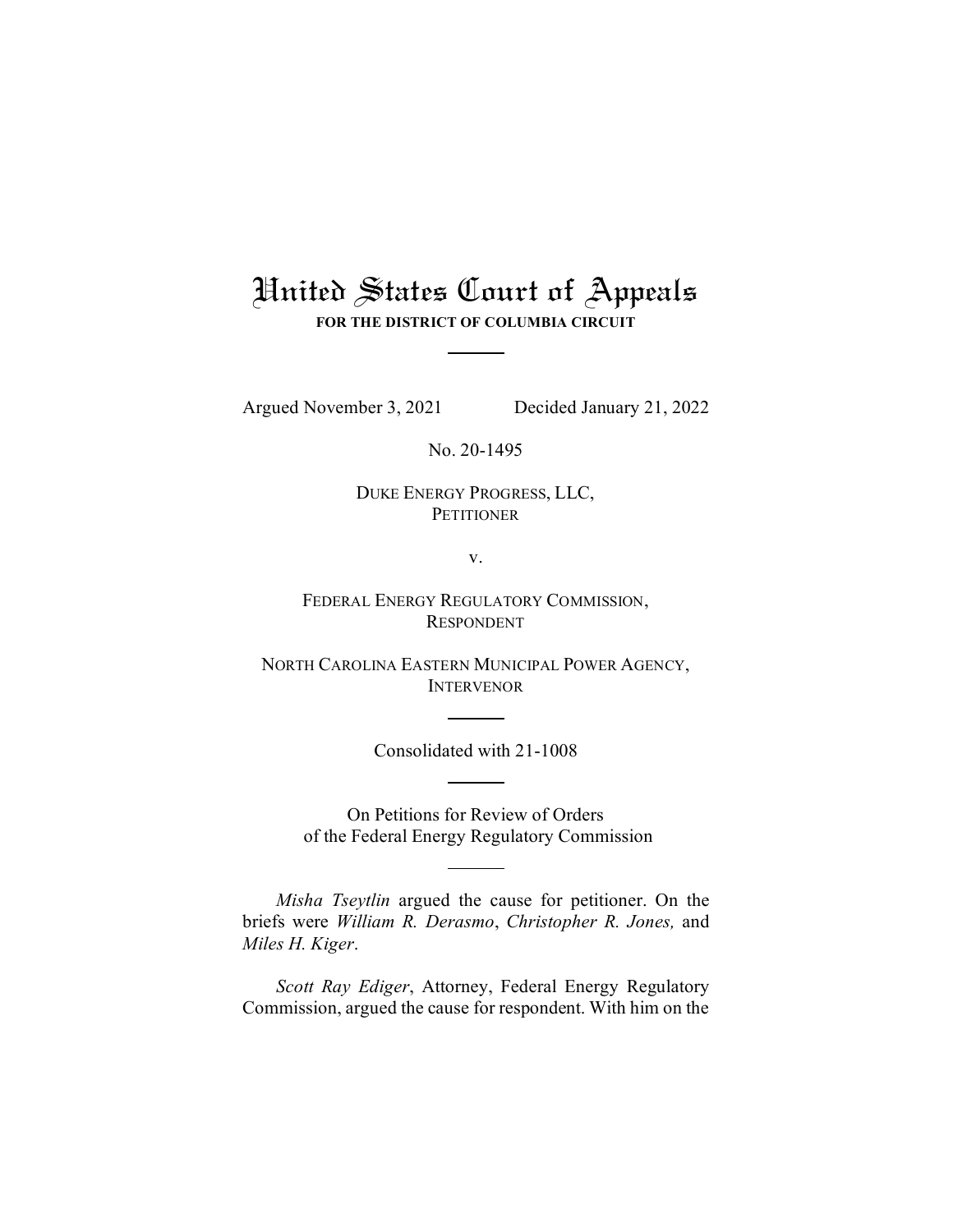brief were *Matthew R. Christiansen*, General Counsel, and *Robert H. Solomon*, Solicitor. *Susanna Y. Chu,* Attorney, entered an appearance.

*Gary J. Newell* was on the brief for intervenor North Carolina Eastern Municipal Power Agency in support of respondent.

Before: HENDERSON, TATEL, and PILLARD, *Circuit Judges*.

Opinion for the Court filed by Circuit Judge TATEL.

TATEL, *Circuit Judge*: Electricity producer Duke Energy Progress argues that its power purchase agreement with customer North Carolina Eastern Municipal Power Agency ("Power Agency") prohibits the latter from deploying battery storage technology designed to reduce metered demand during peak load periods. The Federal Energy Regulatory Commission disagreed, and Duke has given us no basis for second-guessing the Commission's interpretation of the power purchase agreement.

## **I.**

Duke generates electricity for Power Agency, a "joint agency" whose "members are 32 cities and towns in eastern North Carolina that own and operate municipal electric distribution systems." Intervenor Br. ii. Their power purchase agreement on file with the Commission requires Duke to supply Power Agency with its "full requirements of energy and capacity (i.e. the ability to meet future demand)." Resp't's Br. 5. In turn, the agreement obligates Power Agency to pay Duke an Energy Charge and a Capacity Charge. The Energy Charge "reimburses Duke only for its fuel costs and variable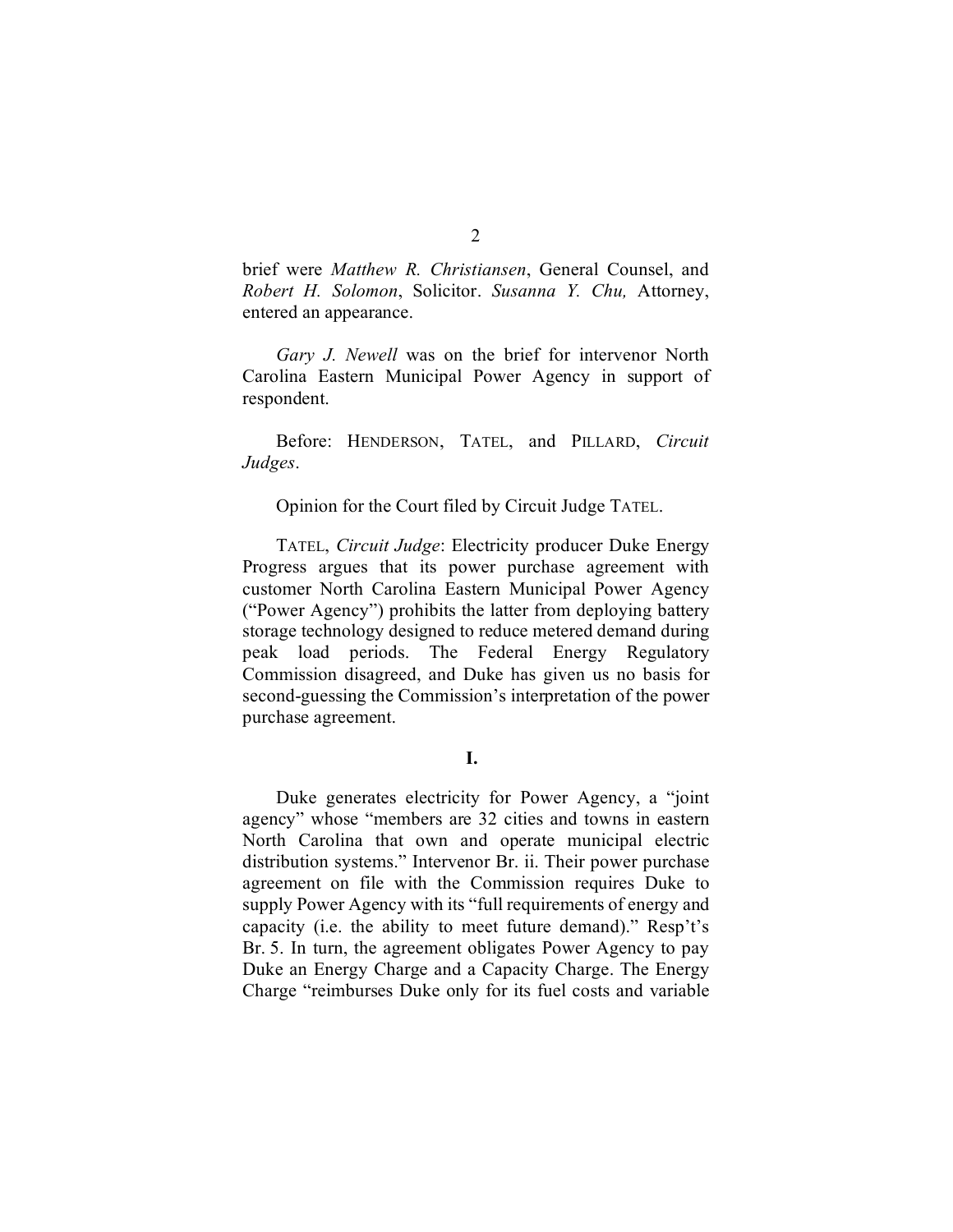operations and maintenance costs associated with producing the energy consumed by Power Agency." Pet'r's Br. 49; *see*  Agreement § 5.3 ("Energy Charge"). The Capacity Charge, designed to cover Duke's fixed costs and provide a return on its infrastructure investments, is calculated by determining its pro rata share of the demand on Duke's system during a one hour "snapshot" of system usage taken during the peak hour on Duke's system each month. Pet'r's Br. 7–8; *see* Agreement § 5.1 ("Capacity Charge").

The power purchase agreement regulates activities Power Agency may employ to modify its electricity use, including Demand-Side Management and Demand Response. At oral argument, counsel for Duke described Demand-Side Management as end users accepting an inducement to "sign up for a program where Power Agency can turn . . . off and on" their appliances around high-demand periods. Oral Arg. Tr. 9. As an example, counsel referred to end users who "allow Power Agency to control [their] thermostat[s] or to precool [their] building[s]" in anticipation of a high-demand period. *Id.* at 25. By contrast, and again according to Duke's counsel, Demand Response involves a supplier providing end users information on the price of energy at a given time and those end users then modifying their consumption to avoid elevated prices during periods of elevated demand. As an example, counsel described a phone app that tells an end user, "it's going to cost you more money to run your washing machine now . . . . So you decide . . . not to run your washing machine now; you run it overnight because you've gotten some . . . pricing information . . . ." *Id.*

On December 23, 2019, Power Agency petitioned the Commission to issue an order declaring that the agreement's sections 9.4 and 9.5, which permit Demand-Side Management and Demand Response activities, respectively, authorize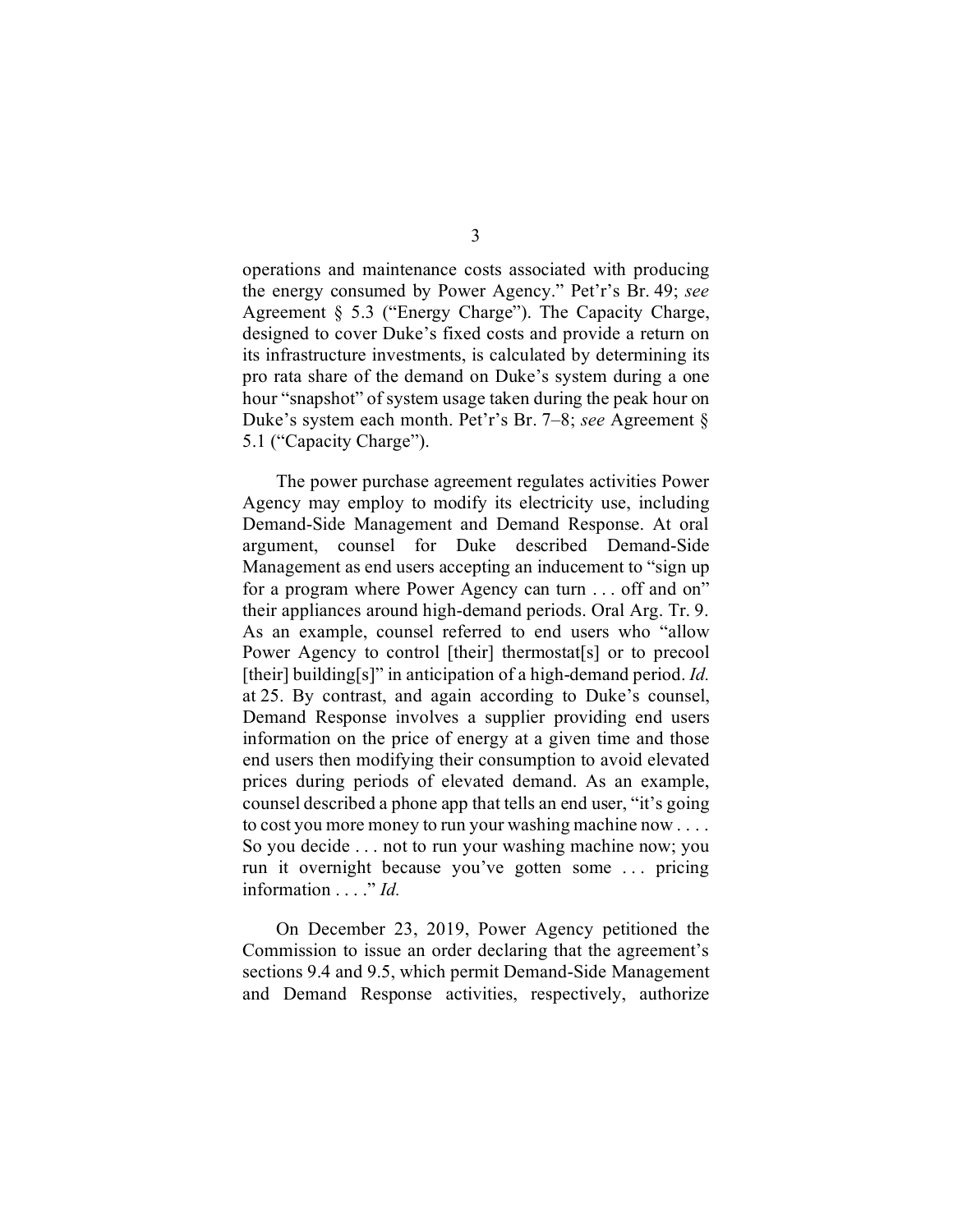Power Agency to modify its members' energy use and reduce its Capacity Charge by charging batteries during low-demand periods and then drawing from those batteries during the highdemand "snapshot" hour. Power Agency proposed to time the discharge of its batteries by analyzing the "Combined System load signal"—data that enables Power Agency to predict when the maximum demand on Duke's system will occur. *See* Agreement § 18.1 (requiring Duke to "furnish to Power Agency the Combined System load signal"). Concerned that Power Agency would reduce its Capacity Charge to zero, Duke opposed the petition, arguing that the proposed battery use qualified as neither Demand-Side Management nor Demand Response under the agreement.

The Commission granted Power Agency's petition, finding that the agreement "permits [Power Agency] to use battery storage technology as either Demand-Side Management or Demand Response." *North Carolina Eastern Municipal Power Agency*, 172 F.E.R.C. ¶ 61,249, at 62,738 (2020) ("Order Granting Petition"). The Commission denied rehearing, Duke petitioned for review, and Power Agency intervened.

## **II.**

"We review claims that FERC acted arbitrarily and capriciously in interpreting contracts . . . within its jurisdiction by employing the familiar principles of *Chevron U.S.A. Inc. v. Natural Resources Defense Council, Inc.* Thus, if the contract . . . is unambiguous, we give effect to the clear intent of the parties to the agreement. If it is ambiguous, however, we defer to the Commission's construction of the provision at issue so long as that construction is reasonable." *Seminole Electric Cooperative, Inc. v. FERC*, 861 F.3d 230, 234 (D.C. Cir. 2017) (internal quotation marks and citations omitted). Moreover, we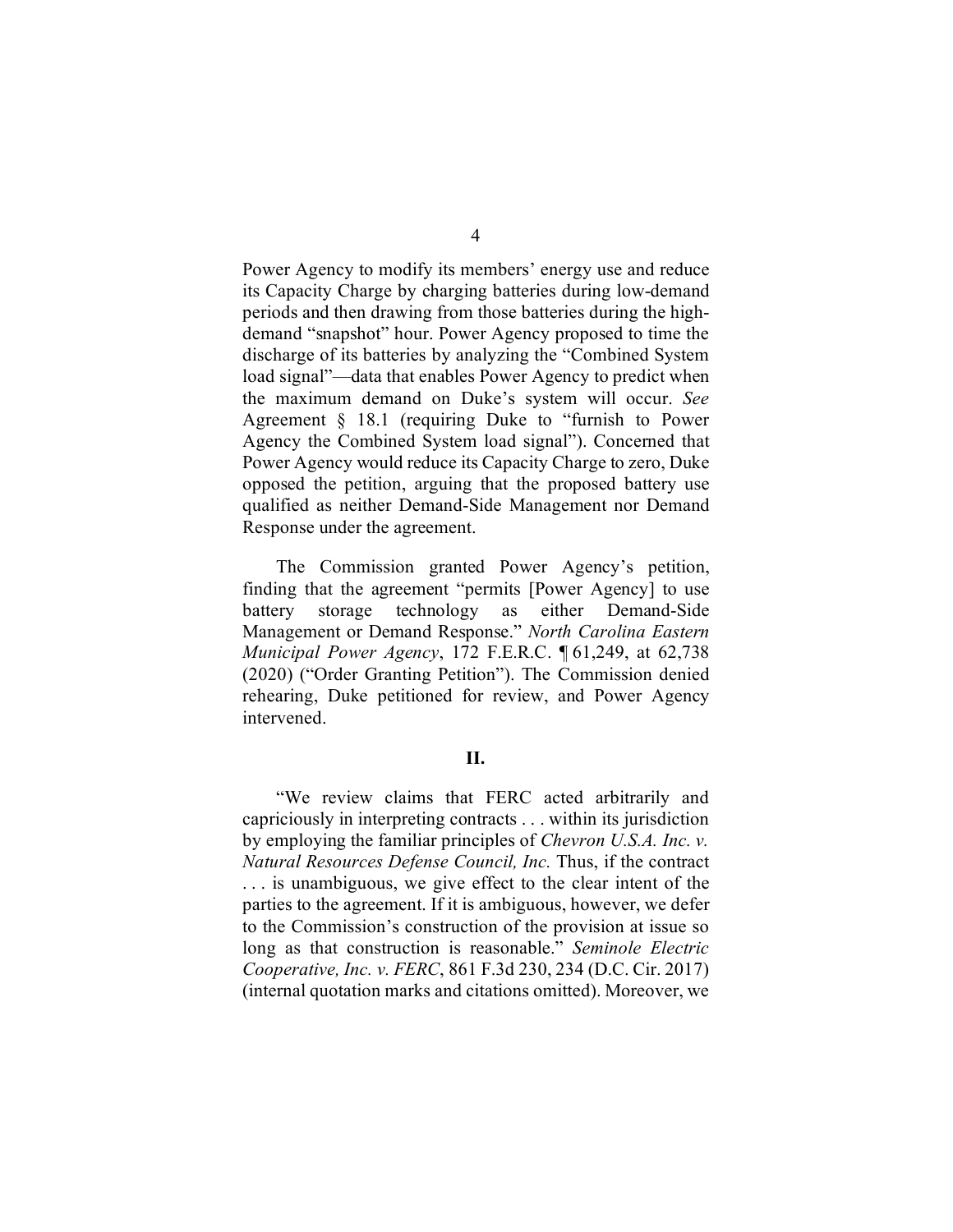owe "great weight to the judgment of the expert agency that deals with agreements of this sort on a daily basis," because it "profits from familiarity with the field of enterprise to which the contract pertains." *Kansas Cities v. FERC*, 723 F.2d 82, 87 (D.C. Cir. 1983).

We begin—and end—with Demand Response, which is permitted by section 9.5 of the agreement. Entitled "Demand Response," that provision states:

Nothing in this Agreement is intended to preclude Power Agency and/or its Members from instituting or promoting activities designed, in whole or in part, to manage or reduce the Members' demands and/or load through the use or communication of pricing information to Power Agency's or its Members' customers, such as the use of real-time pricing rates . . . .

Agreement § 9.5. The Commission concluded that Power Agency's proposal qualifies as Demand Response because it plans to use "real-time price information" to manage its members' loads by drawing electricity from batteries "during periods . . . when prices would be high due to high demand on [Duke's] system." Order Granting Petition, 172 F.E.R.C. ¶ 61,249, at 62,739 ("[Power Agency] explicitly proposes that the management or reduction of a [Power Agency] member's load through the use of battery storage technology would be facilitated both by the underlying pricing structure of the [agreement] and by the communication of real-time price information, as contemplated by [agreement] section 9.5."). In this context, the real-time price information is the so-called Combined System load signal that "[f]or many years[ Power Agency] has used" to "forecast when the peak-load periods that matter for pricing purposes are likely to occur." Petition for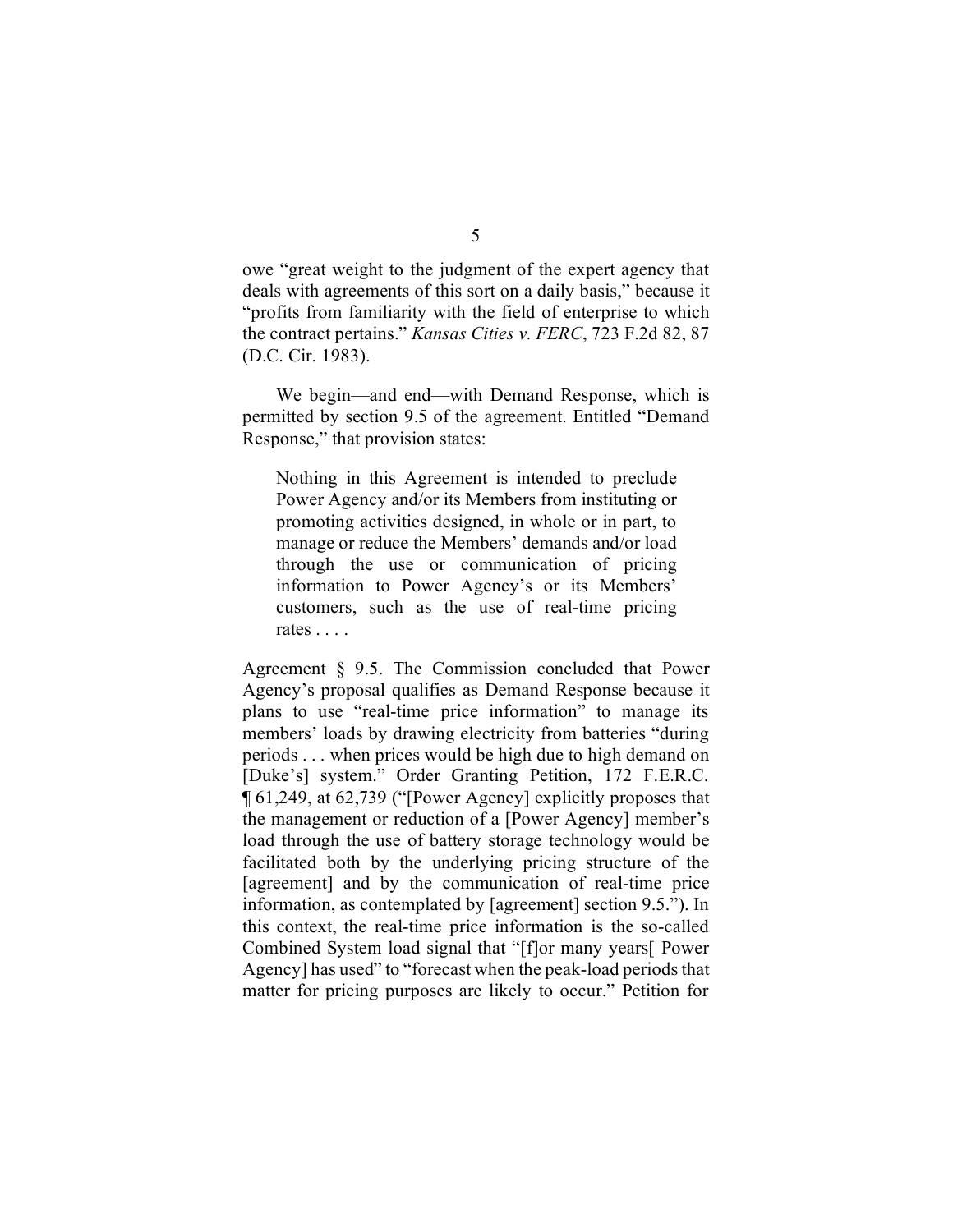Declaratory Order at 10 (Dec. 23, 2019) (first quote); Order Granting Petition, 172 F.E.R.C. ¶ 61,249, at 62,733 n.24 (second quote). The Commission defends this ruling as a "reasonable interpretation" of the relevant agreement provisions. Resp't's Br. 14. We agree.

Section 9.5 is a model of ambiguity. It does not define Demand Response, it never mentions batteries, and interpreting the provision required the Commission to infer the meaning of two of its terms, "demands" and "load," by reference to another provision of the agreement. Its key language—permitting Power Agency to "manage or reduce the Members' demands and/or load through the use or communication of pricing information to Power Agency's or its Members' customers" is especially obscure. Obviously, "communication of pricing information" must be "to Power Agency's or its Members' customers." But what about the "use ... of pricing information"? Must that also involve customers? That question is critical because although Power Agency proposes to use pricing information, it does not propose to involve customers. That, in Duke's view, is fatal because Demand Response "must occur *only* through the use of pricing information communicated, *not to Power Agency or its Members*, but to their respective end-use customers." Pet'r's Reply Br. 15. In effect, Duke deletes the words "use or" from section 9.5, as if it permits only "activities designed . . . to manage or reduce the Members' demands and/or load through the ... communication of pricing information to Power Agency's or its Members' customers." For its part, the Commission understood section 9.5 to mean that Demand Response activities merely need to be "capable of managing or reducing demands and/or loads through the use or communication of pricing information." Order Granting Petition, 172 F.E.R.C. ¶ 61,249, at 62,739. In effect, the Commission adds the words "of pricing information" to section 9.5, as if it permits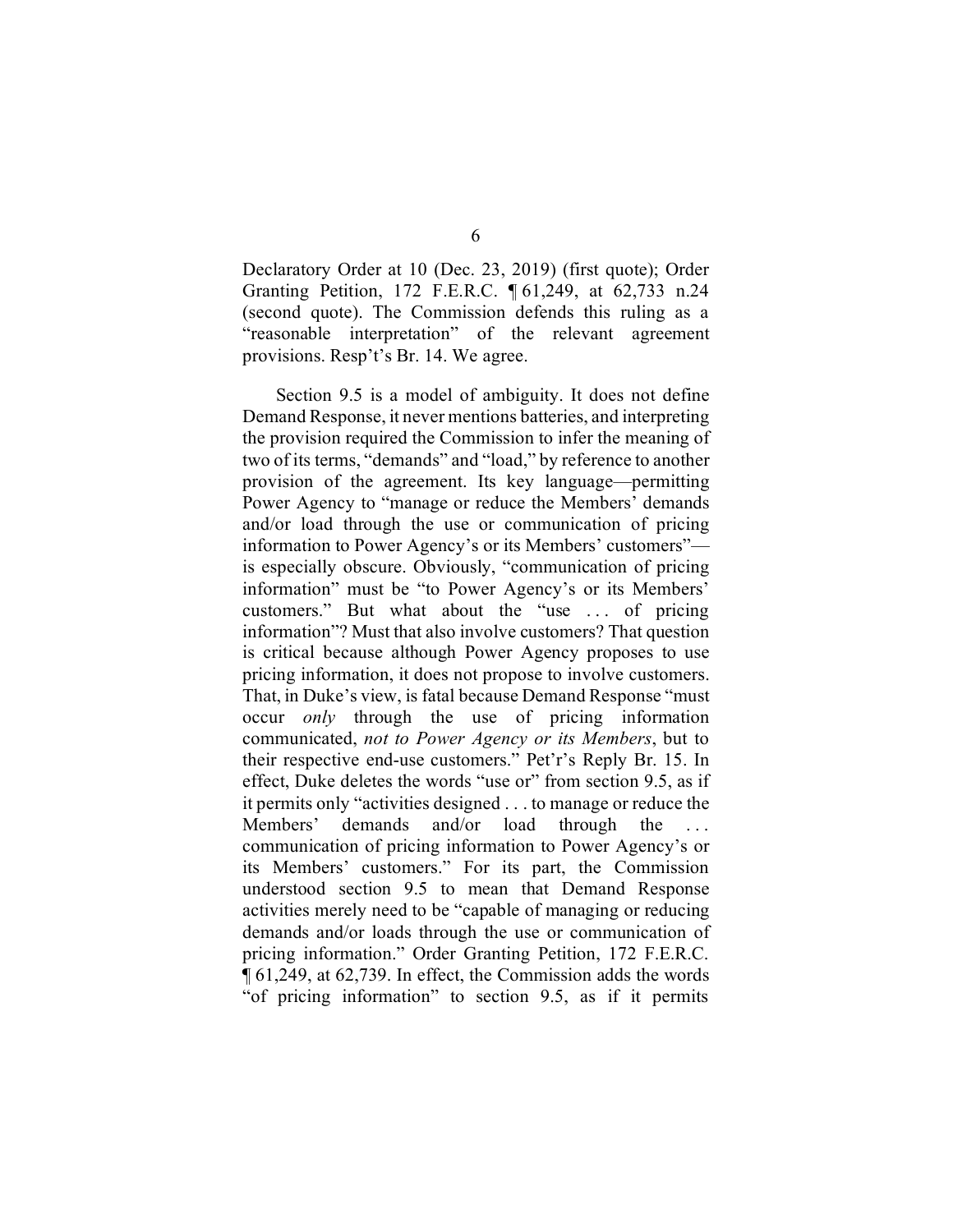"activities designed . . . to manage or reduce the Members' demands and/or load through the use [of pricing information] or communication of pricing information to Power Agency's or its Members' customers."

We thus have before us two competing interpretations of section 9.5. Given that we must "defer to the Commission's construction of the provision at issue so long as that construction is reasonable," it is not enough for Duke to offer its own reasonable interpretation of the provision. *Seminole Electric*, 861 F.3d at 234 (internal quotation marks omitted). Instead, Duke must demonstrate that the Commission's interpretation is unreasonable. It has failed to do so.

Duke next argues that Power Agency's proposal cannot qualify as Demand Response because, although it would reduce metered demand for Duke electricity during the snapshot, it would not actually reduce energy consumption. But that criticism finds no support in section 9.5, which says nothing of "consumption." Contrast that with another provision, section 9.3, which expressly dictates that the agreement is not intended to preclude activities designed to "reduce energy consumption." Agreement § 9.3. The drafters of the agreement thus knew how to refer to a reduction in energy consumption, but chose not to do so in section 9.5. Moreover, if Demand Response required an actual reduction in consumption, then Duke's own washing machine example would not qualify since it delays but does not altogether deter the washing machine's use.

Next, Duke argues that the Commission's interpretation "ignores the [agreement's] overall structure and purpose" by allowing Power Agency to draw electricity from batteries in violation of the agreement's "single clear premise—that Power Agency takes its full power supply needs from Duke—with a